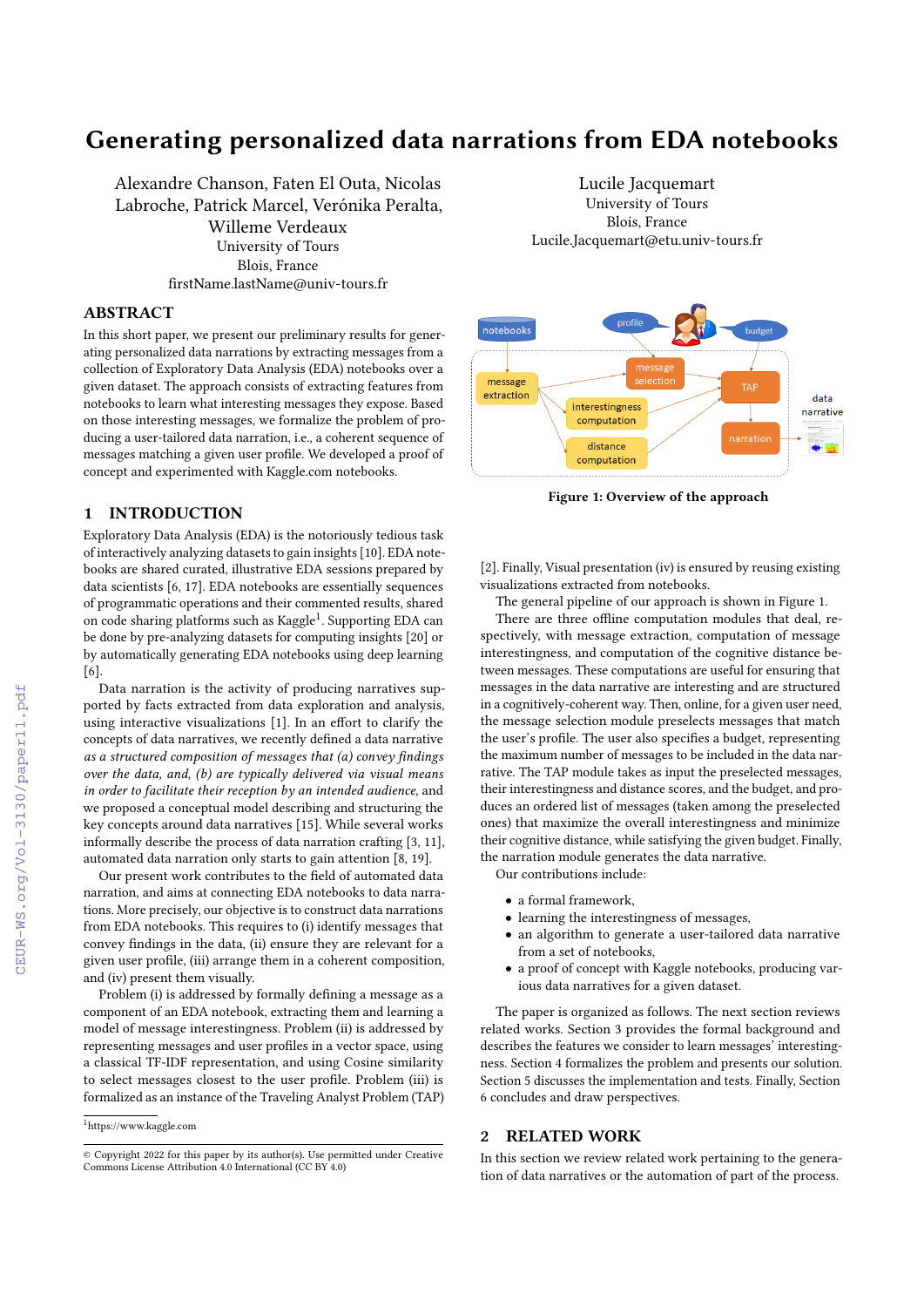## 2.1 Automating data narration

Firstly, several works propose solutions for automating data narration starting from a user query [\[8\]](#page-4-0), a spreadsheet [\[19\]](#page-4-1), or a topic [\[18\]](#page-4-2).

The precursor work of Gkesoulis et al. [\[8\]](#page-4-0) introduced Cine-Cubes, a system that allows the automatic generation of a data story over an OLAP database, with a simple user query as starting point. Each data story has three acts. The first providing contextualization for the characters as well as the incident that sets the story on the move, the second where the protagonists and the rest of the roles build up their actions and reactions and the third where the resolution of the film is taking place. The first one refers to the execution of the original query provided by the user. The second act exploits the selection conditions of the original query and automatically generates comparative drill-up queries to provide contextualization and finally, the third act drills down in the grouping levels of the original result to see the breakdown of its (aggregate) measures and understand its internal structure to provide further analysis of the results. Their tests revealed the ability of Cinecubes to generate a fast report of better quality. However, its fixed structure in three acts can only produce simple data stories with limited insights and visualizations.

Shi et al. [\[19\]](#page-4-1) proposed Calliope, a system that automatically generates visual data stories from an input spreadsheet. The system incorporates a new logic-oriented Monte Carlo tree search algorithm that explores the data space given by the input spreadsheet to progressively generate story pieces (i.e., data facts) and organize them in a logical sequence. The importance of data facts is measured based on information theory. Each data fact is visualized in a chart and captioned by an automatically generated description. A user study highlighted that the logical order is consistent to humans, the generated data story express useful data insights, and the visualization modes are satisfactory. Nevertheless, Calliope cannot understand data semantics to better generate the story contents and logic. Also, the generated captions are too rigid and contain grammar errors, and the visual encoding generated are notably simple.

Shi et al. [\[18\]](#page-4-2) proposed AutoClips, an automatic approach to generate data videos from a given topic. It is based on 4 phases: (i) collecting a series of data facts around a certain topic, (ii) constructing a storyline as an assembly of these data facts into a sequence, (iii) choosing data visualizations for the data facts and deciding how to animate them by drawing a storyboard, and finally, (iv) realizing the storyboard via a design software in which the narrator edits and combines the animated visualizations until a coherent data video is accomplished. Their evaluation revealed that AutoClips can generate comprehensible and engaging data videos which have comparable quality with human-made videos. However, the system only supports tabular data and favors datasets with diverse column types.

Wang et al. [\[22\]](#page-4-3) conducted a qualitative analysis on 245 infographics studying the design space in terms of structures, sheet layouts, fact types, and visualization styles. Based on those, the authors propose a system for the auto-generation of fact sheet generation. It consists of three phases: (i) fact extraction, (ii) fact composition, and (iii) presentation synthesis. Their validation of the system highlighted the efficiency of data exploration and the ease of understanding of the visualizations. As limitations, we point out that data semantics is not considered during exploration, and that visualizations are taken from a small-sized predefined library.

## 2.2 Automatic data exploration

Some works [\[6,](#page-4-4) [12\]](#page-4-5) propose solutions for automating data exploration, the first step of data narration.

McAuley et al. [\[12\]](#page-4-5) propose ExploroBOT, a novel system developed to support rapid exploration using a combination of automatic chart generation and intuitive navigation supported by a novel visual guidance framework. The criteria to quantify the interestingness of chart are: (i) data correlation: highly correlated data in scatter plots and trend charts, hints towards an interesting relationship between the two variables. (ii) Peaks: Spikes and large differences in a numerical attributes instantly attract attention. (iii) Outliers: A chart with more outliers is deemed more interesting.

El et al. [\[6\]](#page-4-4) proposed ATENA, a system that takes an input dataset and auto-generates a compelling exploratory session, presented in an EDA notebook. They shaped EDA into a control problem, and devised a novel Deep Reinforcement Learning architecture to effectively optimize the notebook generation.

Personnaz et al. [\[16\]](#page-4-6) introduce DORA the explorer, which provides guidance to data explorer relying on Deep Reinforcement Learning that combines intrinsic (curiosity) and extrinsic (familiarity) rewards.

Finally, Deutch et al. [\[5\]](#page-4-7) deal with the generation of explanations for highlighting exploration results. They proposed ExplainED, a system for automatically explaining views in EDA notebooks. The explanations are presented in Natural Language and describe the particular elements of the view that are the most interesting (the ones having the highest Shapley values).

To the best of our knowledge, our work is the first aiming at automating the production of personalized data narrative by leveraging existing EDA notebooks. One prominent aspect of our approach is to qualify the interestingness of messages contained in existing notebooks. This is important as messages are the cornerstone of data narrartives [\[15\]](#page-4-8) and since the quality of notebooks is known to be very diverse [\[21\]](#page-4-9).

# 3 FORMAL BACKGROUND

This section introduces the representation of EDA notebooks and messages and presents the set of properties used for learning interestingness.

## 3.1 Preliminary definitions

EDA notebooks are essentially sequences of programmatic operations and their commented results. They are linearly structured as a sequence of cells, of two types: text and code. Text cells contain explanatory text, typically including titles, definitions, explanations and comments. Code cells contain a sequence of commands and their output, typically including numeric results and graphics.

We consider that a code cell together with a text cell delivers a commented result on a logical part of the notebook. We will call it message in what follows. We represent a message as a pair of code and text cells, together with a set of numerical properties describing their contents (e.g. the number of words in the text cell, or the complexity of the code). The whole set of properties is described in next subsection.

Definition 3.1 (Message). Let  $T$  be an infinite set of text cells and  $C$  an infinite set of code cells. A message is a tuple  $m =$  $\langle c, t, p_1^m, \ldots, p_0^m \rangle$  where  $c \in C$  is a code cell,  $t \in \mathcal{T}$  is a text cell and  $p_i^m$ ,  $1 \le i \le o$ , are properties of c or t.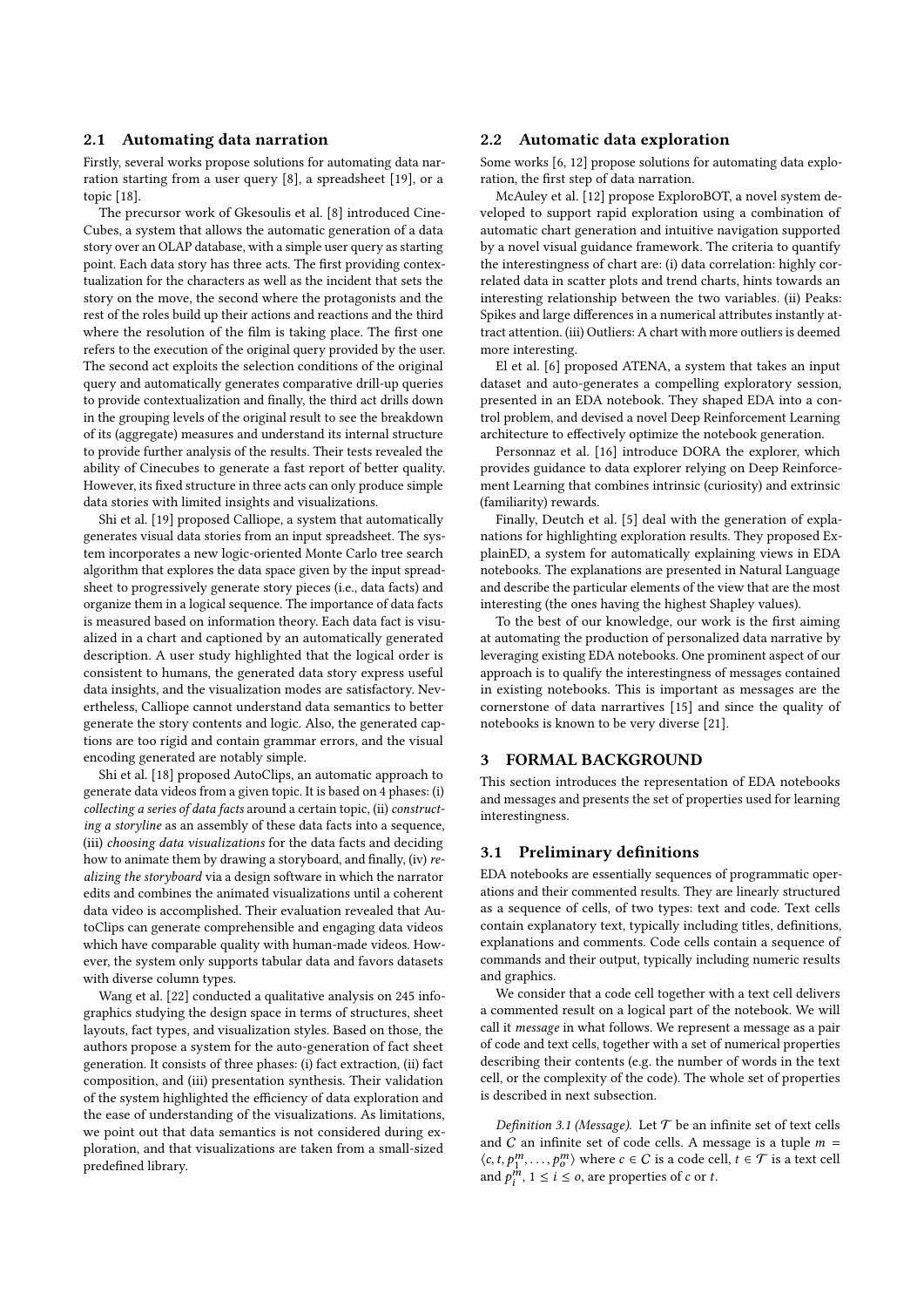<span id="page-2-0"></span>

| Dimension       | Name                        | #  |
|-----------------|-----------------------------|----|
| <b>Notebook</b> | Number of likes             | 0  |
| popularity      | Number of views             | 1  |
|                 | Number of forks             | 2  |
|                 | Author's expertise          | 3  |
| Notebook        | Number of cells             |    |
| structure       | Number of lines of code     |    |
|                 | Number of lines text        | 6  |
| Code cell       | Number of characters        |    |
|                 | Halstead score              | 8  |
|                 | Cyclomatic complexity       | 9  |
|                 | Generates a visualization   | 10 |
| Text cell       | Number of characters        | 11 |
|                 | Number of words             | 12 |
|                 | Flesch reading ease index   | 13 |
|                 | Gunning-Fog index           | 14 |
|                 | Automated Readability Index | 15 |
|                 | Coleman-Liau index          | 16 |
| Message in      | Position in notebook        | 17 |
| notebook        |                             |    |

Table 1: Features considered

Finally, we represent a notebook as a sequence of messages and a set of notebook properties (e.g. number of user's likes).

Definition 3.2 (Notebook). Let  $M$  be an infinite set of messages. A notebook is a tuple  $n = \langle m_1, \ldots, m_v, p_1^n, \ldots, p_w^n \rangle$  where  $m_i \in$  $M, 1 \le i \le v$ , are messages, and  $p_i^n, 1 \le j \le w$ , are properties of n.

## 3.2 Properties

The properties of cells, messages and notebooks correspond to features extracted from notebooks, detailed in Table [1.](#page-2-0)

We consider the following feature dimensions:

- notebook popularity: these features indicate the global popularity of the notebooks among Kaggle users. They are the main drivers to compute messages' interestingness as they express the opinion of the community of users.
- notebook structure: these feature describe the size of the notebook in terms of cells and lines of code and comments.
- code cell: these features characterize code cells in terms of their complexity and the presence of a visualization. In addition to the number of lines of code, two classical software engineering metrics are used: cyclomatic complexity [\[13\]](#page-4-10), Halstead metric [\[9\]](#page-4-11).
- text cell: these features characterize the content of text cells especially in terms of readability, i.e., indexes related to the level of studies a person needs to understand the text at the first reading computed considering the number of words, number of sentences, number of syllables or number of characters as components.
- message characteristics: this feature indicates where the message is located in the notebook. Often the first messages of a notebook are simple data profiling while messages at the end tend to be more elaborated.

In the following we restrict to notebooks and messages over a given dataset. Implementation details about message and properties extraction are given in Section [5.](#page-3-0)

# 4 EXTRACTING NARRATIONS FROM **NOTEBOOKS**

In this section, we describe how we process notebook messages to extract narrations.

# <span id="page-2-3"></span>4.1 Problem definition

Let  $M^D$  be the set of messages over a dataset D. We are interested in producing a sequence of  $\epsilon_t$  messages from  $M^D$  such that their total interestingness is maximal, and the overall cognitive distance between them is minimal.

This problem is defined formally in [\[2\]](#page-4-12) as follows:

Definition 4.1 (Traveling Analyst Problem (TAP)). Let  $Q$  be a set of  $N$  queries, each associated with a positive time cost  $cost(q_i)$ and a positive interestingness score  $interest(q_i)$ . Each pair of queries is associated with a metric  $dist(q_i, q_j)$  representing the cognitive distance of browsing from one query result to the next. Given a time budget  $\epsilon_t$ , the optimization problem consists in finding a sequence  $\langle q_1, \ldots, q_M \rangle$  of queries,  $q_i \in Q$ , without repetition, with  $M \leq N$ , such that:

(1) max  $\sum_{i=1}^{M}$  interest(q<sub>i</sub>) (2)  $\sum_{i=1}^{M} cost(q_i) \leq \epsilon_i$ 

(3) 
$$
\min \sum_{i=1}^{M-1} dist(q_i, q_{i+1}).
$$

LEMMA 4.2 (COMPLEXITY OF TAP [\[2\]](#page-4-12)). TAP is strongly NP-hard.

It can easily be seen that our problem is an instance of TAP, where queries are notebook messages and all their costs are the same. We next define the interestingness and distance functions.

## <span id="page-2-1"></span>4.2 Characterizing interestingness

To characterize the interestingness of messages, instead of proposing our own definition, we choose to learn a model of it, using the features of in Table [1.](#page-2-0) Our strategy is to compute a score for messages based on dimensions: Notebook popularity, Notebook structure and Message in notebook. And then, to learn this score using the features specific to messages, i.e., those in Dimensions Code cell and Text Cell.

We choose to focus on regression models as they give good results on similar problems [\[14\]](#page-4-13). We use auto-machine learning [\[7\]](#page-4-14) to learn the model, since we aim to achieve good accuracy performances by testing a large spectrum of models and hyperparameters.

## <span id="page-2-2"></span>4.3 Ensuring relevance

Note that interestingness of messages is learned independently of any user requirement. In order to build a coherent data narrative in accordance with user interests, we introduce the notion of user profile and we propose to pre-filter the set of messages that are relevant to such a profile.

We model a user profile as a set of keywords representing user's interests. The relevance of a message for a user profile is computed based on the similarity of the text contained in the profile and in the text cell of the message. We use an off-the-shelf cosine similarity between the TF-IDF vectors of the user profile and the message. We use as document corpus the overall set of users' profiles  $U$  and text cells of all messages in  $M$ .

Formally, let  $m \in M$  be a message, and  $u \in \mathcal{U}$  be a user profile, with  $t$  being the text cell of  $m$ . Let  $V_1$  and  $V_2$  be respectively the TF-IDF vectors of  $u$  and  $t$ . The similarity between  $u$  and  $m$  is computed as:

$$
sim(u,m) = cosine(V_1, V_2)
$$
 (1)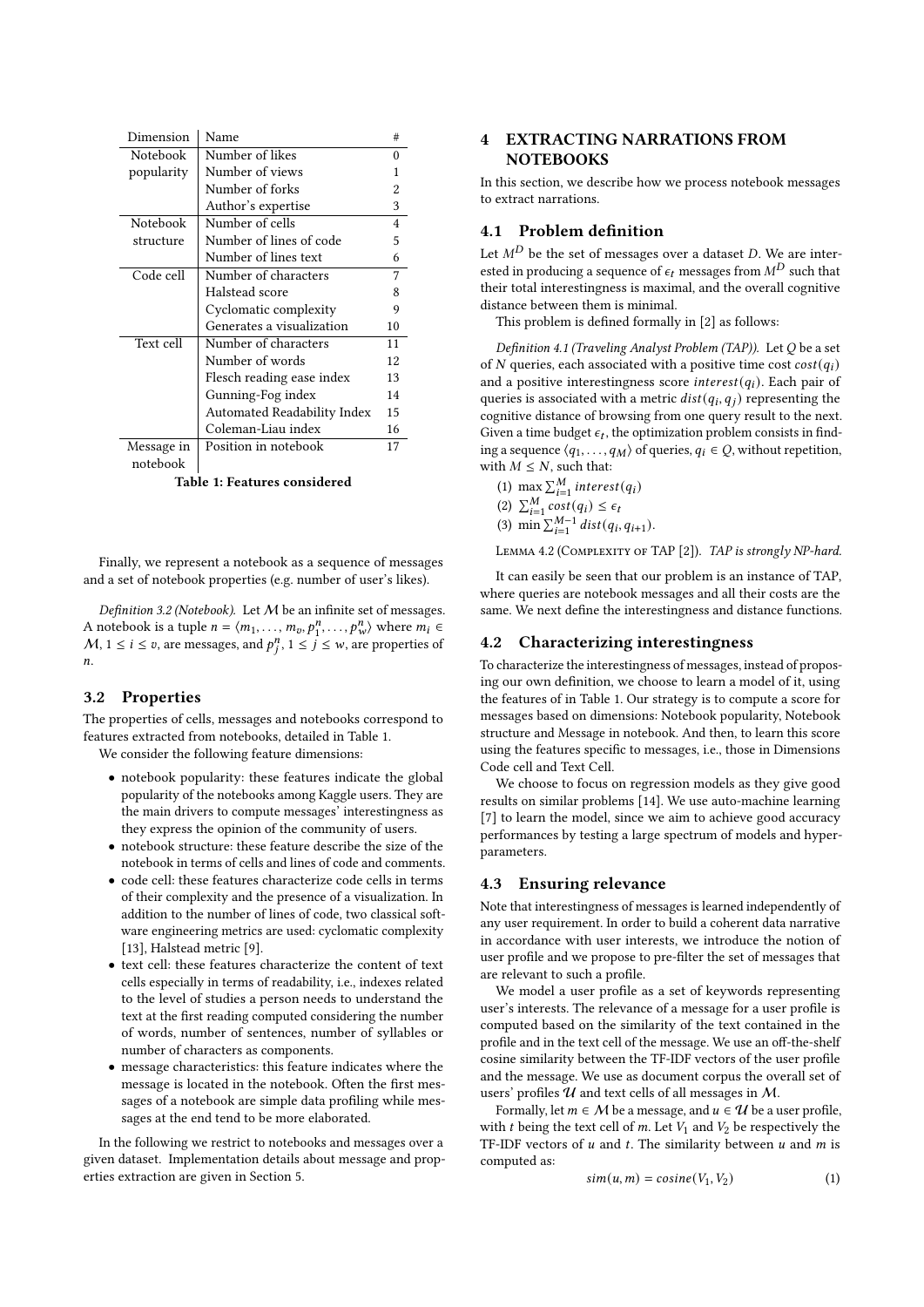## 4.4 Characterizing distance

The distance between two messages is also computed based on the similarity of the text contained in the text cells. We use the same TF-IDF vectors for messages, computed for characterizing relevance.

Formally, let  $m_1, m_2 \in M$  be two messages, with  $t_1$  and  $t_2$ being respectively their text cells. Let  $V_1$  and  $V_2$  be respectively the TF-IDF vectors of  $t_1$  and  $t_2$ . The distance between the two messages is computed as:

$$
dist(m_1, m_2) = 1 - cosine(V_1, V_2)
$$
\n<sup>(2)</sup>

## 4.5 Main algorithms

This subsection presents two algorithms that implement the approach. Algorithm [1](#page-3-1) describes the extraction of messages, and the computation of their interestingness and distance. This algorithm can be executed offline. Algorithm [2](#page-3-2) describes the generation of a data narrative for a specific user profile. It pre-selects relevant messages, calls the TAP for selecting and structuring messages and finally writes the narrative.

<span id="page-3-1"></span>Algorithm 1 Message extraction and computations

**Require:** a set of notebooks  $N^D$ , a set of user profiles  $U$ **Ensure:** a set of messages  $M<sup>D</sup>$ , an interestingness vector interest, a distance matrix distance

1: Let  $M^D$  = extractMessages ( $N^D$ )

2: Let *interest*() = learnInterestingness  $(M^D, N^D)$ 

3: index  $(M^D \cup U)$ 

- 4: Let  $distance() = computeDistance(M^D \cup U)$
- 5: return  $M^D$ , interest(), distance()

#### <span id="page-3-2"></span>Algorithm 2 User tailored narrative from notebook messages

The extractMessages function extracts messages from a set of notebooks. Its implementation is described in Section [5.](#page-3-0) The learnInterestingness function computes message interestingness as described in Subsection [4.2.](#page-2-1) The index function indexes the corpus of messages and profiles, computing TF-IDF vectors, as described in Subsection [4.3.](#page-2-2) Such vectors are used for computing the distance among messages (computeDistance function) and similarity between a message and a profile (the sim function, which is  $1 - distance()$ ). The TAP function implements the optimization problem described in Subsection [4.1.](#page-2-3) Finally, the narrate function generates the narration by writing messages in the order indicated by the TAP, reusing the original visualizations of messages.

## <span id="page-3-0"></span>5 IMPLEMENTATION AND TESTS

Our prototype is implemented in Python, using libraries Radon for code metrics and py-readability-metrics for readability metrics. We used Kaggle API to access the datasets and notebooks. To match a code cell with the visualization it produces, we used the HTML page of the notebook because the Kaggle API does not provide the visualization. We used Beautiful Soup to parse the HTML and mapped the visualization with the code cell using a join on the code text. We used sklearn for the TFIDF vectorization. Solving the TAP problem (see Section [4.1\)](#page-2-3) exactly is done with a mathematical model on CPLEX 20.10 and is implemented in  $C++^2$  $C++^2$ . For large sets of messages (more than 500 messages) finding exact solutions is intractable. We use a fast and memoryefficient heuristics inspired by the classic "sort by item efficiency" heuristics for solving the Knapsack problem [\[4\]](#page-4-15). The code of the approach is available on  $\tilde{\text{Github}}^3$  $\tilde{\text{Github}}^3$ .

We tested our code on 377 Kaggle notebooks from the first 18 datasets of Kaggle.com having more than 20 notebooks, sorted by votes. We extracted messages from these notebooks by considering only the code cells immediately followed by a text cell (a markdown cell in Kaggle terminology). This resulted in 10166 messages. The correlation matrix of the features of Table [1](#page-2-0) is displayed in Figure [2,](#page-4-16) computed with Pearson's correlation coefficient. The order of features in the figure is the same as the order in the table. Globally it can be seen that the features are correlated when they are in the same feature dimension. In more details:

- in dimension notebook popularity, it can be seen that, unsurprisingly, likes, views and forks are quite correlated, while expertise is correlated to none of the others ;
- number of lines of codes and number of lines of text are only weakly correlated ;
- while code metrics are heavily correlated, they are not correlated to the length of the code neither and the generation of a visualization is correlated to none of the other features in this dimension ;
- interestingly, the position of messages is quite correlated to the total number of cells in the notebook and to the total number of lines of text lines, while it is less correlated to the number of lines of code. This reflects the correlations found in the notebook structure dimension and the fact that the more messages, the more cells in the notebook. On the other hand, the position of the message is not correlated to its own cells' code length or text length.

To learn interestingness, we use Auto-sklearn $4$  with the principle presented in the previous section. Auto-sklearn produces an ensemble model that is not a single model but several models collaborating to achieve the best possible regression. The best ensemble model we obtained, in terms of  $R^2$  is indicated in Table [2.](#page-4-17) Its  $R^2$  score is 0.85 in the training phase and 0.59 in the testing phase. The target score we use was constructed by multiplying all the features in dimensions notebook popularity, notebook structure and message in notebook.

We created 20 user profiles by retrieving the owners of the datasets of Kaggle.com with the most votes and then retrieving all the datasets owned by these users. The words in the description of those datasets are used to form the profiles. For the 20 users, profiles ranged between 5 and 20 words, with an average of 14.5

<span id="page-3-3"></span> $^2$ <https://github.com/AlexChanson/Cplex-TAP>

<span id="page-3-4"></span><sup>3</sup><https://github.com/Blobfish-LIFAT/NotebookCrowdsourcing>

<span id="page-3-5"></span><sup>4</sup><https://automl.github.io/auto-sklearn/master/index.html>